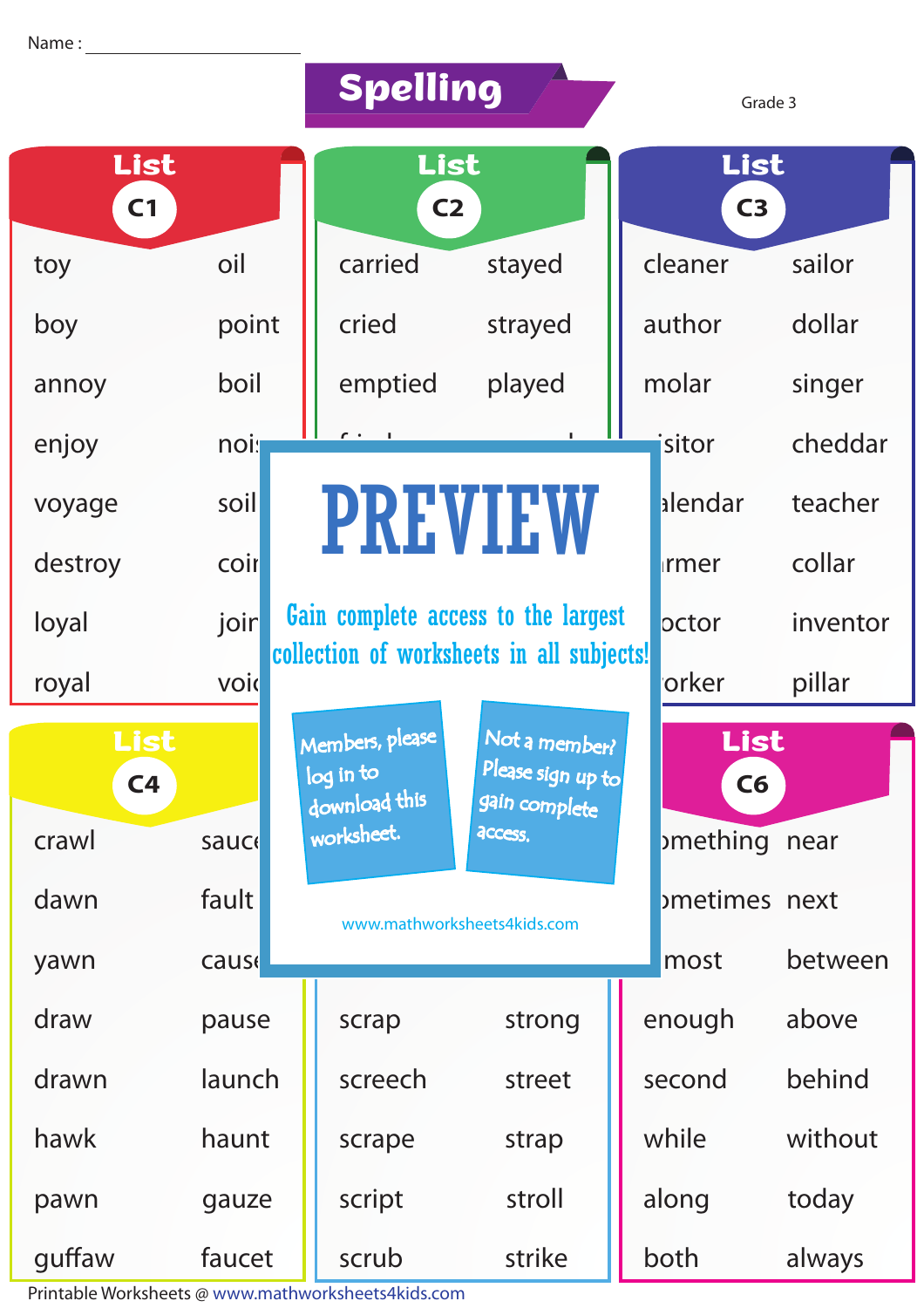|                        |             | <b>Spelling</b>  |                                                                                                      |                                           | Grade 3 |                        |             |  |
|------------------------|-------------|------------------|------------------------------------------------------------------------------------------------------|-------------------------------------------|---------|------------------------|-------------|--|
| List<br>C <sub>7</sub> |             |                  | List<br>C8                                                                                           |                                           |         | List<br>C <sub>9</sub> |             |  |
| wider                  | widest      |                  | wrap                                                                                                 | knee                                      |         | fence                  | space       |  |
| later                  | latest      |                  | wring                                                                                                | knuckle                                   |         | mercy                  | lacy        |  |
| larger                 | largest     |                  | wriggle                                                                                              | knob                                      |         | city                   | pencil      |  |
| finer                  | finest      |                  |                                                                                                      |                                           |         | ecide                  | bicycle     |  |
| thinner                | thinne      |                  | <b>PREVIEW</b>                                                                                       |                                           |         | picy                   | circle      |  |
| hotter                 | hottes      |                  |                                                                                                      |                                           |         | licy                   | bouncy      |  |
| bigger                 | bigges      |                  |                                                                                                      | Gain complete access to the largest       |         | ance                   | fancy       |  |
| wetter                 | wettes      |                  |                                                                                                      | collection of worksheets in all subjects! |         | ice                    | circus      |  |
|                        | List<br>C10 |                  | Not a member?<br>Members, please<br>Please sign up to<br>log in to<br>download this<br>gain complete |                                           |         |                        | List<br>C12 |  |
| aren't                 | hadn't      |                  | worksheet.                                                                                           | access.                                   |         | air                    | fare        |  |
| can't                  | isn't       |                  |                                                                                                      | www.mathworksheets4kids.com               |         | hair                   | care        |  |
| couldn't               | wasn't      |                  |                                                                                                      |                                           |         | r                      | dare        |  |
| didn't                 | weren't     |                  | kettle                                                                                               | weasel                                    |         | pair                   | hare        |  |
| doesn't                | won't       |                  | needle                                                                                               | funnel                                    |         | fair                   | rare        |  |
| don't                  | shouldn't   | turtle<br>parcel |                                                                                                      |                                           | stair   | glare                  |             |  |
| hasn't                 | wouldn't    |                  | apple                                                                                                | label                                     |         | flair                  | stare       |  |
| haven't                | mustn't     |                  | castle                                                                                               | easel                                     |         | repair                 | scare       |  |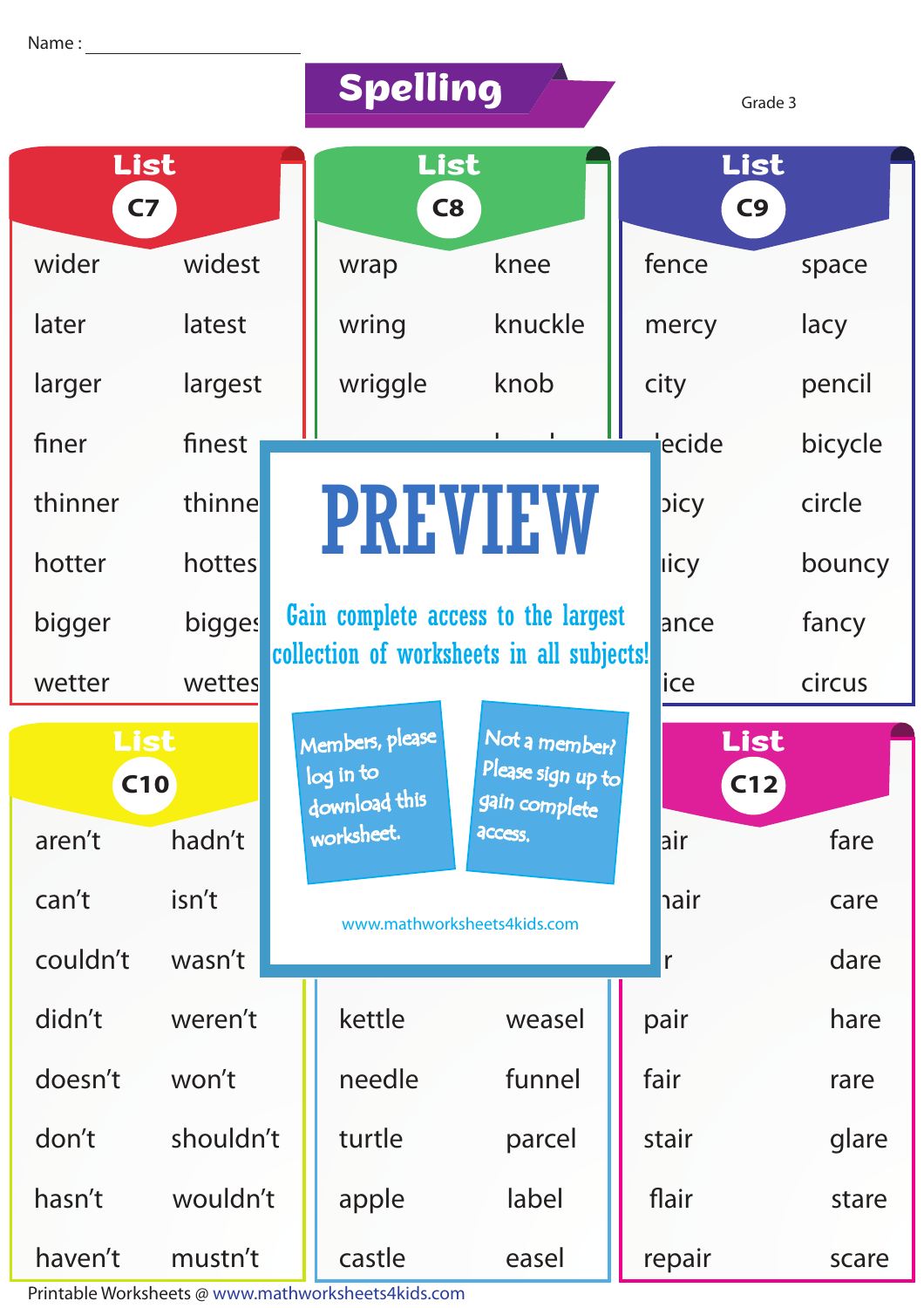|             |          | <b>Spelling</b> |                                               |                                                     | Grade 3     |             |         |
|-------------|----------|-----------------|-----------------------------------------------|-----------------------------------------------------|-------------|-------------|---------|
| List<br>C13 |          | List<br>C14     |                                               |                                                     | List<br>C15 |             |         |
| jumped      | jumping  |                 | finger                                        | summer                                              |             | monkeys     | trays   |
| walked      | walking  |                 | butter                                        | father                                              |             | babies      | bays    |
| clapped     | clapping |                 | better                                        | sister                                              |             | keys        | berries |
| begged      | beggin   |                 |                                               |                                                     |             | uggies      | valleys |
| talked      | talking  |                 | <b>PREVIEW</b>                                |                                                     |             | dies        | days    |
| jogged      | jogging  |                 |                                               |                                                     |             | <b>Dys</b>  | daisies |
| started     | startin  |                 |                                               | Gain complete access to the largest                 |             | ties        | stories |
| hopped      | hoppin   |                 |                                               | collection of worksheets in all subjects!           |             | uppies      | boys    |
| List<br>C16 |          |                 | Members, please<br>log in to<br>download this | Not a member?<br>Please sign up to<br>gain complete |             | List<br>C18 |         |
| knight      | night    |                 | worksheet.                                    | <b>ACCESS.</b>                                      |             | eighbor     | ancient |
| right       | write    |                 |                                               | www.mathworksheets4kids.com                         |             | eight       | friend  |
| not         | knot     |                 |                                               |                                                     |             | eight       | shield  |
| whether     | weather  |                 | badge                                         | stage                                               |             | ceiling     | thief   |
| pear        | pair     |                 | fridge                                        | strange                                             |             | receive     | quiet   |
| here        | hear     |                 | pledge                                        | courage                                             |             | sleigh      | piece   |
| our         | hour     |                 | hedge                                         | garbage                                             |             | veil        | brief   |
| need        | knead    |                 | judge                                         | manage                                              |             | protein     | alien   |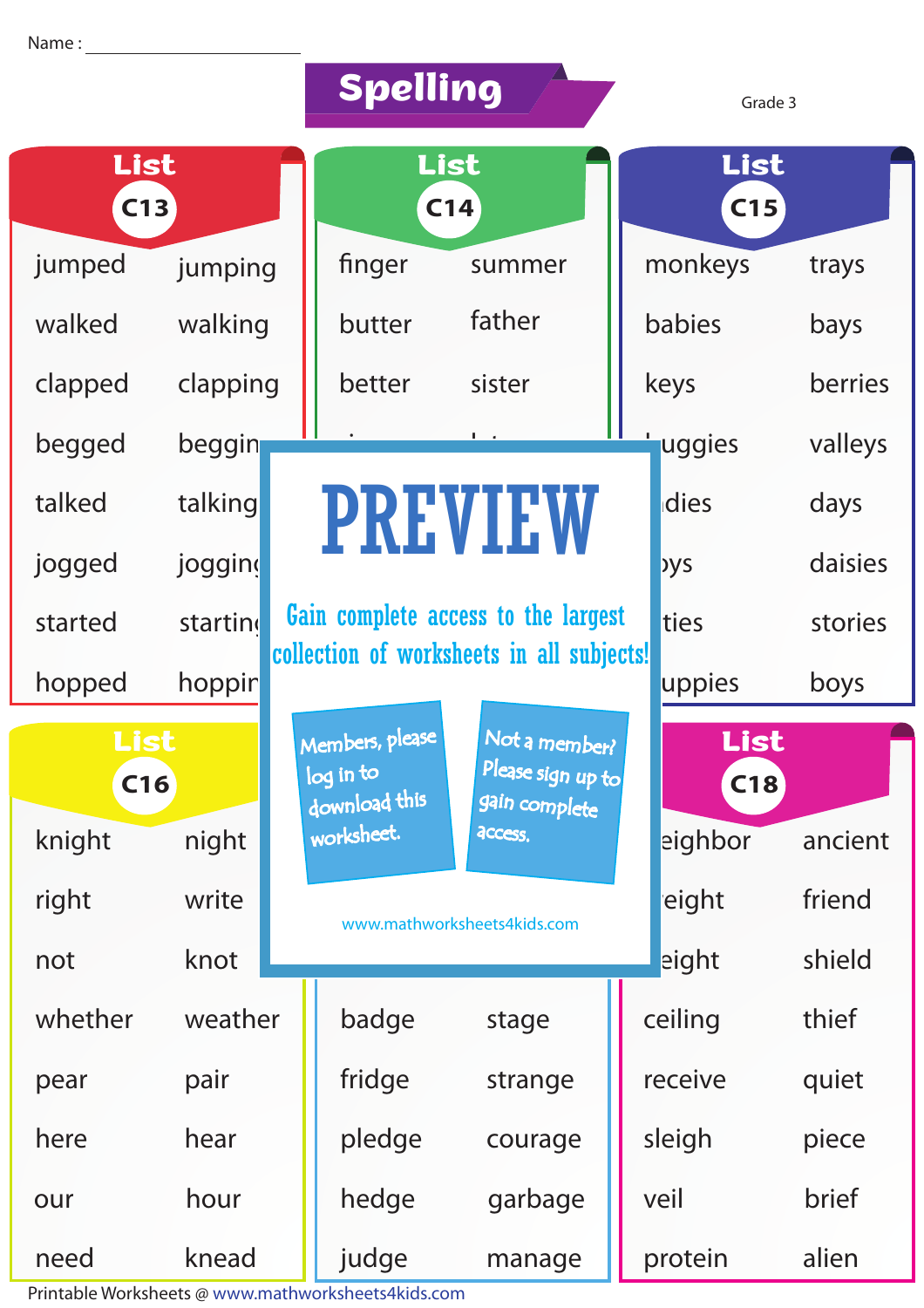|                         |              | Spelling |                                                                                                      |                                           | Grade 3 |                         |                       |  |
|-------------------------|--------------|----------|------------------------------------------------------------------------------------------------------|-------------------------------------------|---------|-------------------------|-----------------------|--|
| List<br><b>C19</b>      |              |          | List<br>C <sub>20</sub>                                                                              |                                           |         | List<br>C <sub>21</sub> |                       |  |
| whisper                 | shout        |          | ribbon                                                                                               | button                                    |         | young                   | telescope             |  |
| solution                | problem      |          | puzzle                                                                                               | barrel                                    |         | example                 | earth                 |  |
| buy                     | sell         |          | pillow                                                                                               | buzzing                                   |         | song                    | reflect               |  |
| fantasy                 | reality      |          | $\mathbf{H}$                                                                                         |                                           |         | lea                     | middle                |  |
| angry                   | calm         |          | <b>PREVIEW</b>                                                                                       |                                           |         | ave                     | please                |  |
| true                    | false        |          |                                                                                                      |                                           |         | imily                   | balcony               |  |
| different               | alike        |          |                                                                                                      | Gain complete access to the largest       |         | elcome                  | curtain               |  |
| cowardly                | brave        |          |                                                                                                      | collection of worksheets in all subjects! |         | 'orth                   | Indian                |  |
| List<br>C <sub>22</sub> |              |          | Not a member?<br>Members, please<br>Please sign up to<br>log in to<br>download this<br>gain complete |                                           |         | List<br>C <sub>24</sub> |                       |  |
| friendship              | citizensh    |          | worksheet.                                                                                           | <b>ACCESS.</b>                            |         | ious                    | famous                |  |
| hardship                | fellowshi    |          |                                                                                                      | www.mathworksheets4kids.com               |         | dious                   | dangerous             |  |
| flagship                | members      |          |                                                                                                      |                                           |         | prious                  | joyous                |  |
| censorship ownership    |              |          | dangerously normally                                                                                 |                                           |         | various                 | courageous            |  |
| kingship                | partnership  |          | eagerly<br>formally                                                                                  |                                           |         | melodious hideous       |                       |  |
| township                | leadership   |          | tenderly                                                                                             | personally                                |         | envious                 | adventurous           |  |
| lordship                | relationship |          | firmly                                                                                               | comically                                 |         |                         | mysterious poisonous  |  |
| spaceship scholarship   |              |          | lastly                                                                                               | critically                                |         |                         | victorious prosperous |  |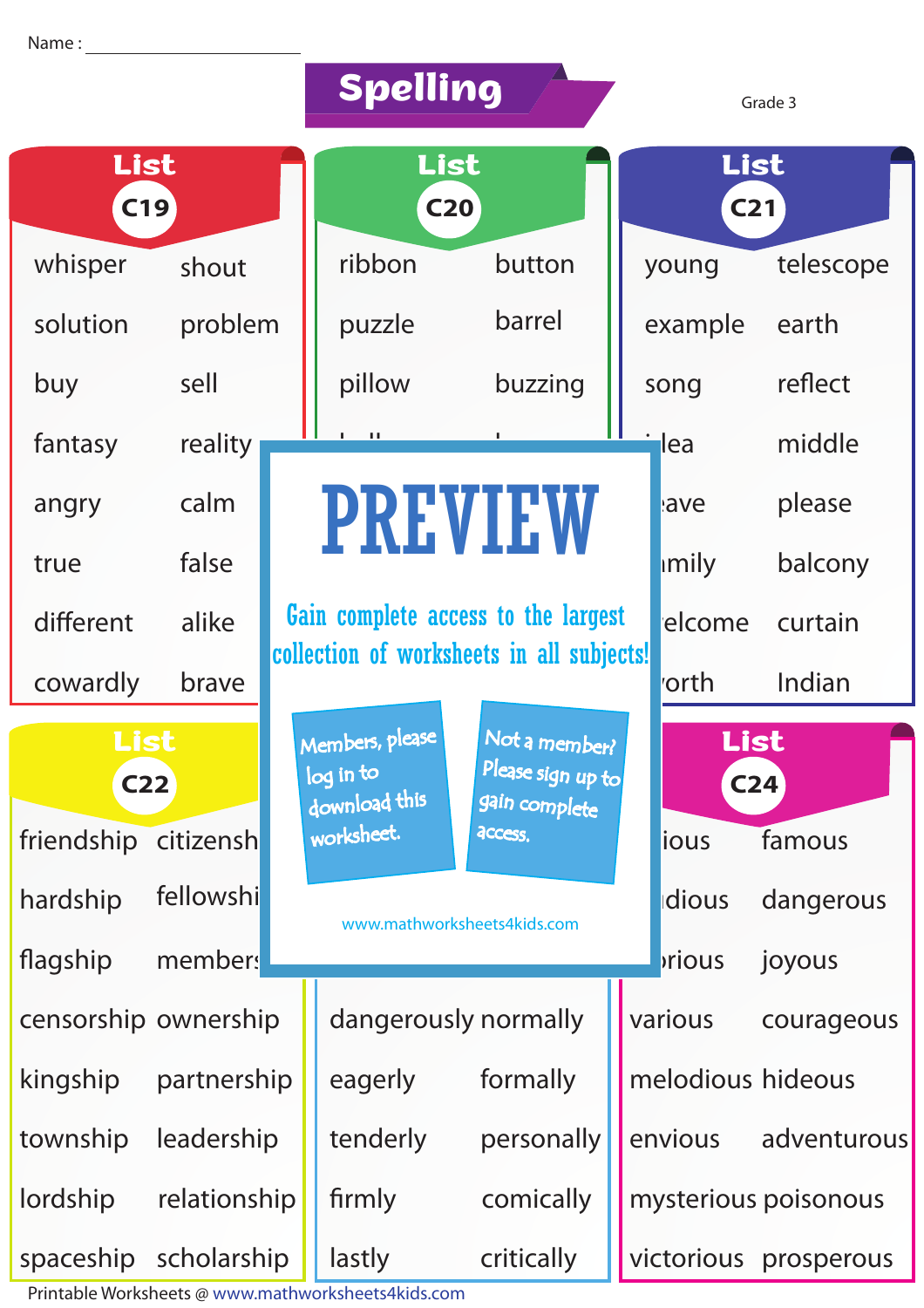|                         |        |  | <b>Spelling</b>                               |                                                     | Grade 3                 |           |  |
|-------------------------|--------|--|-----------------------------------------------|-----------------------------------------------------|-------------------------|-----------|--|
| List<br>C <sub>25</sub> |        |  | List<br>C <sub>26</sub>                       |                                                     | List<br>C <sub>27</sub> |           |  |
| itself                  | done   |  | beautify                                      | justify                                             | dusty                   | quality   |  |
| myself                  | being  |  | signify                                       | glorify                                             | lofty                   | charity   |  |
| himself                 | began  |  | magnify                                       | specify                                             | misty                   | clarity   |  |
| herself                 | begin  |  |                                               | 11.12                                               | usty                    | gravity   |  |
| ourselves               | import |  | <b>PREVIEW</b>                                |                                                     | asty                    | ability   |  |
| themselves group        |        |  |                                               |                                                     | <b>Isty</b>             | dignity   |  |
| yourself                | though |  | Gain complete access to the largest           |                                                     | npty                    | purity    |  |
| yourselves              | state  |  | collection of worksheets in all subjects!     |                                                     | irty                    | cavity    |  |
| List<br>C <sub>28</sub> |        |  | Members, please<br>log in to<br>download this | Not a member?<br>Please sign up to<br>gain complete | List<br><b>C30</b>      |           |  |
| seem                    | four   |  | worksheet.                                    | access.                                             | <b>I</b> tell           | disappear |  |
| apron                   | grou   |  | www.mathworksheets4kids.com                   |                                                     | nlock                   | redo      |  |
| both                    | squa   |  |                                               |                                                     | isorder                 | unfair    |  |
| children                | focus  |  | housewife                                     | bookcase                                            | disobey                 | unlucky   |  |
| plant                   | story  |  | flashlight                                    | rainbow                                             | untidy                  | remix     |  |
| keep                    | mile   |  | lighthouse                                    | bowhead                                             | rename                  | rewrite   |  |
| always                  | head   |  | blackboard bulldog                            |                                                     | rewrite                 | rewind    |  |
| tree                    | cabin  |  |                                               | boardgame doghouse                                  | unhappy                 | dishonest |  |